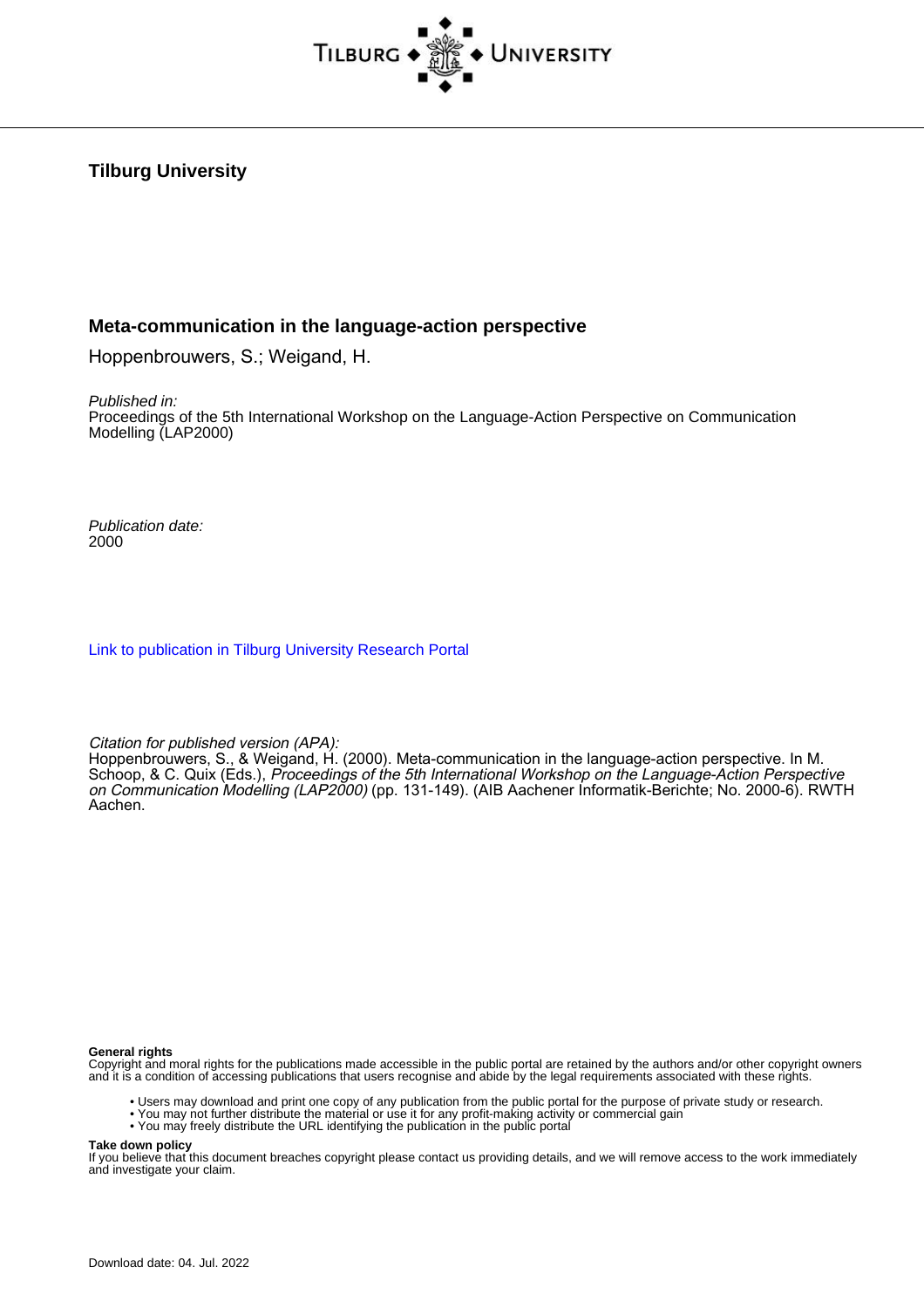# **Meta-communication in the Language Action Perspective**

Stijn Hoppenbrouwers<sup>\*</sup> and Hans Weigand<sup>§</sup>

∗ Ordina Institute for Research and Innovation ∗ § Infolab, Tilburg University; stijn@kub.nl

## **Abstract**

Meta-communication has not received much explicit attention in LAP literature, but in view of application of the LAP to system specification and IC system design, meta-communication needs to be taken seriously: all discussion about communication tools (such as languages, but also systems dedicated to specific contexts and tasks) involves meta-communication. In this article, we discuss the place of meta-communication in the LAP, linking it to such subjects as the discussion and discourse layers, the claim to comprehensibility and other validity claims, context, and definition theory. We also discuss Polanyi's framework of tacit knowledge and introduce the notion of 'semantic reassurance'. We conclude with a discussion of some implications for IC system specification and argue in favour of the support of controlled discussion-level meta-communication in future IC systems.

# **1. Introduction**

"Meta-communication" is the general term for communication *about* communication that in everyday life is often part and parcel of any conversation. A simple request "can you repeat that?" is already a kind of meta-communication, and so are requests for clarification and dialogue management functions such as "let us come to a conclusion". In this article, we focus on meta-communication,

**Proceedings of the Fifth International Workshop on the Language-Action Perspective on Communication Modelling (LAP 2000)** 

Aachen, Germany, September 14-16, 2000 (M. Schoop, C. Quix, eds.)

htttp://www-i5.informatik.rwth-aachen.de/conf/lap2000/

*The copyright of this paper belongs to the paper's authors. Permission to copy without fee all or part of this material is granted provided that the copies are not made or distributed for direct commercial advantage.*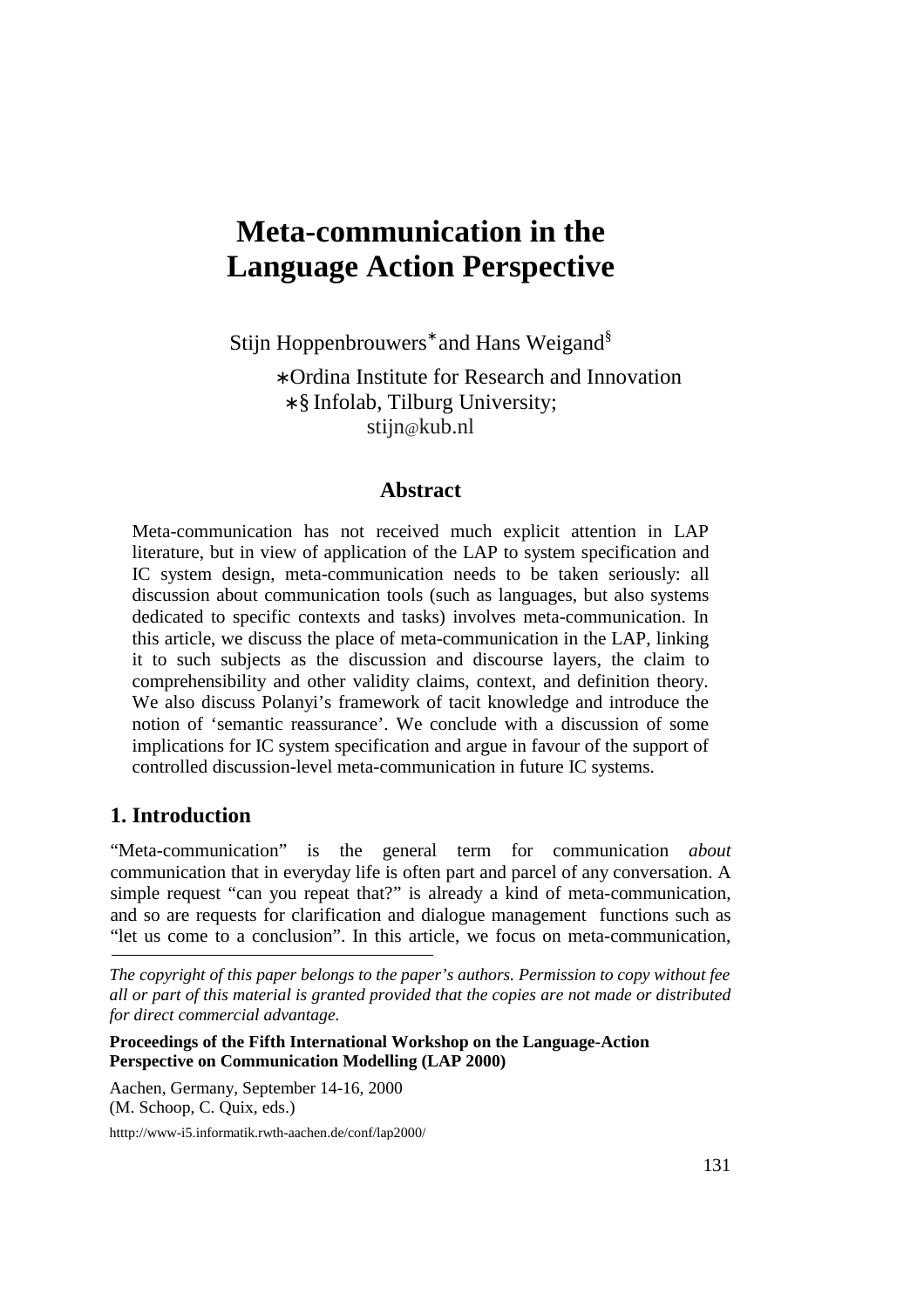placing it in context of a small set of communication-oriented theoretical frameworks (most but not all of which have been previously introduced in the LAP literature). We will work towards a discussion of some implications for the field of information and communication system specification.

The driving idea behind this article is that specification processes<sup>1</sup> are executed by means of a range of language-related techniques and "tools" which enable people (and potentially also automated intelligent agents) to communicate about means for communication and, along the same lines, about communication systems [Hoppenbrouwers 2000]. Such tools include conceptual devices like lexicons, ontologies, syntactic conventions, and conversational conventions. Tool selection and design is vital to any engineering effort, and if this holds for functional IC system specification as well, communication tools and *modes of conversation about them* deserve to be taken seriously as such, systematically studied, and improved.

The paper is organized as follows. First we will present an overview of the discussion concerning meta-communication in LAP literature so far. Central to the discussion will be such topics as Van Reijswoud's model of the *Discussion Layer*, *Conversation for Clarification*, and the place of *Definition* in Speech Act Theory (section 2). Next, we will further explore some fundamental aspects of conversation for clarification, relating it to Polanyi's ideas on tacit knowledge and to the introduction of the notion of *semantic reassurance* (section 3). We conclude by discussing some implications of the matters presented for IC systems specification (section 4).

This article is for a large part related to ongoing PhD research [Hoppenbrouwers, in progress; Hoppenbrouwers 2000], and has an explorative character. We are aware that consolidation of our ideas through confrontation with the practice of IC system design/use is called for, and plan to include an empirical component into our continuing research, to back up our theoretical ideas.

# **2. Meta-communication in the Language-Action Perspective**

"Meta-communication" is the general term for communication *about* communication. It is most typically viewed as taking place at breakdown (ex post meta-communication), but any toolkit or system designed to support communication implies anticipation of breakdown, and pro-active discussion about communication (ex ante meta communication). As an explicit topic, metacommunication has so far received little attention in generally available LAP literature, though 'between the lines' reference to meta-communication can be found in abundance. The one notable exception is the work of [Schoop 1998;

 $\overline{a}$ 

<sup>&</sup>lt;sup>1</sup> We are concerned only with those involving functionality specification and user-oriented requirements engineering, and therefore not with matters of implementation.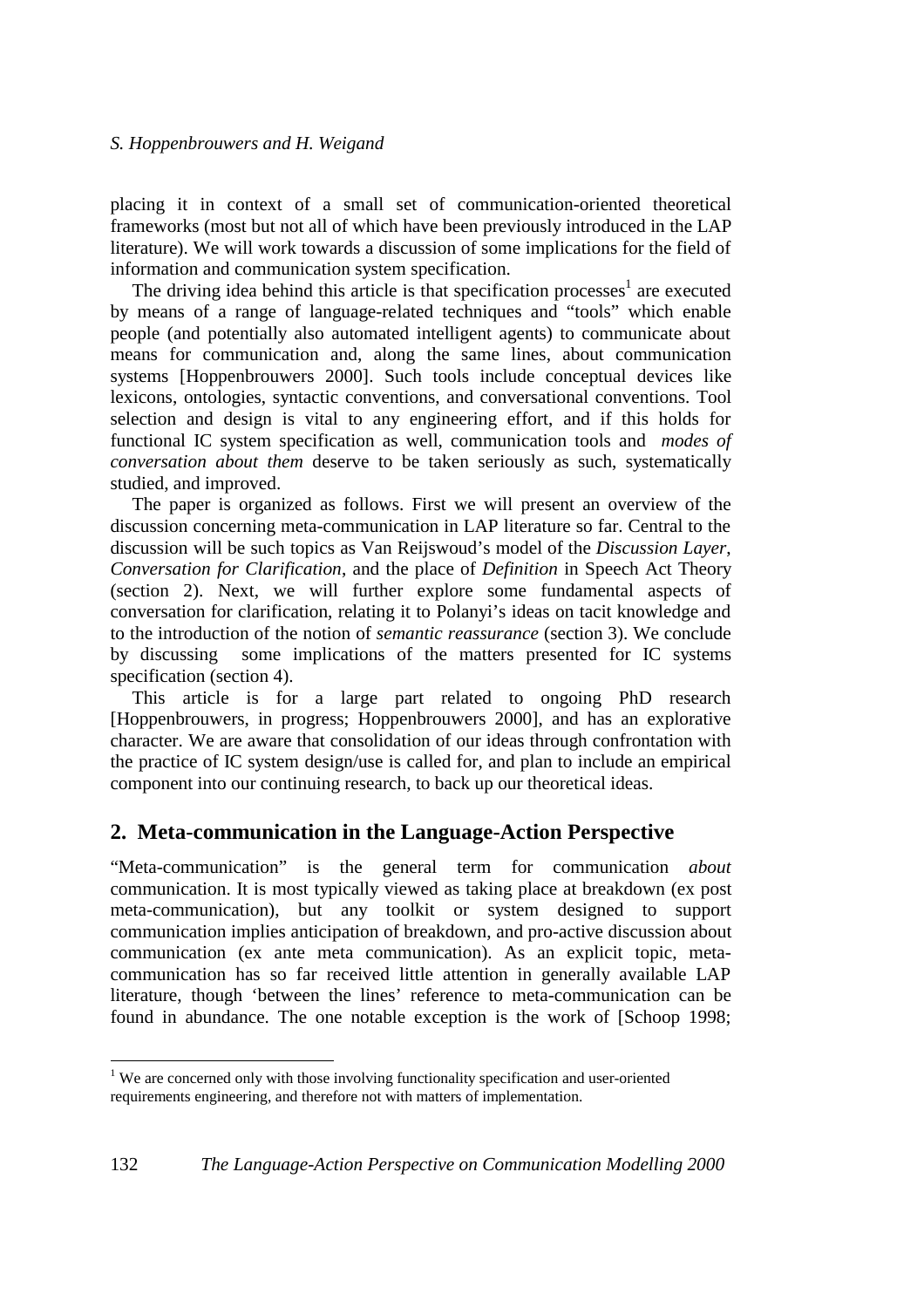1999], who explicitly mentions "the metalinguistic level" [1999:65] but does not address the matter from a broad perspective, focusing mostly on the need for clarification of terminology and 'translation' between professional groups. While similar fundamental matters underlie Schoop's discussion as well as ours, we hope to present a somewhat wider view on meta-communication, linking explicit conversation about language and definition to various modes of specification. Central to our discussion will be the *discussion layer* and *discourse layer* described by [van Reijswoud 1996] as part of his Transaction Process Model (TPM), and their relation to *conversation for clarification* which concerns the *claim to comprehensibility* [Habermas 1981; Schoop 1998, 1999].

First a classic quotation [Winograd and Flores 1986:66]: "Conditions of satisfaction are not objective realities, free of interpretations of speaker and hearer. They exist in the listening, and there is always the potential for a difference among the parties. This can lead to breakdown […] and to a subsequent conversation about the understanding of the conditions."

Most typically, if communicative transactions fail this is because there is disagreement about some aspect of the propositional content, which is at least successfully communicated. However, the propositional content may not come across successfully in the first place. In such a case, there are three main possibilities:

- Immediate breakdown occurs on account of clearly perceived incomprehensibility of some utterance;
- The listening/reading party suspects incorrect interpretation on her behalf, because of a perceived mismatch between what is said and what is to be expected in the wider context of the conversation. She may or may not start a conversation for clarification;
- No misunderstanding is perceived and problems may arise only later, if at all.

We will focus on those cases in which the listener expresses the suspected occurrence of comprehensibility failure and thus enters into a *conversation for clarification* [cf. Winograd 1988]. We are concerned here not only with clarification based on incomprehensibility of the propositional content, but also of expressions of illocutionary force [Schoop 1999:65]. We thus include all cases in which the language/utterance used notably fails to do its intended communicative job. In sections 2 and 3, we mostly (but not exclusively) take as central breakdown as it occurs in actual language use; we put anticipation of breakdown central in section 4.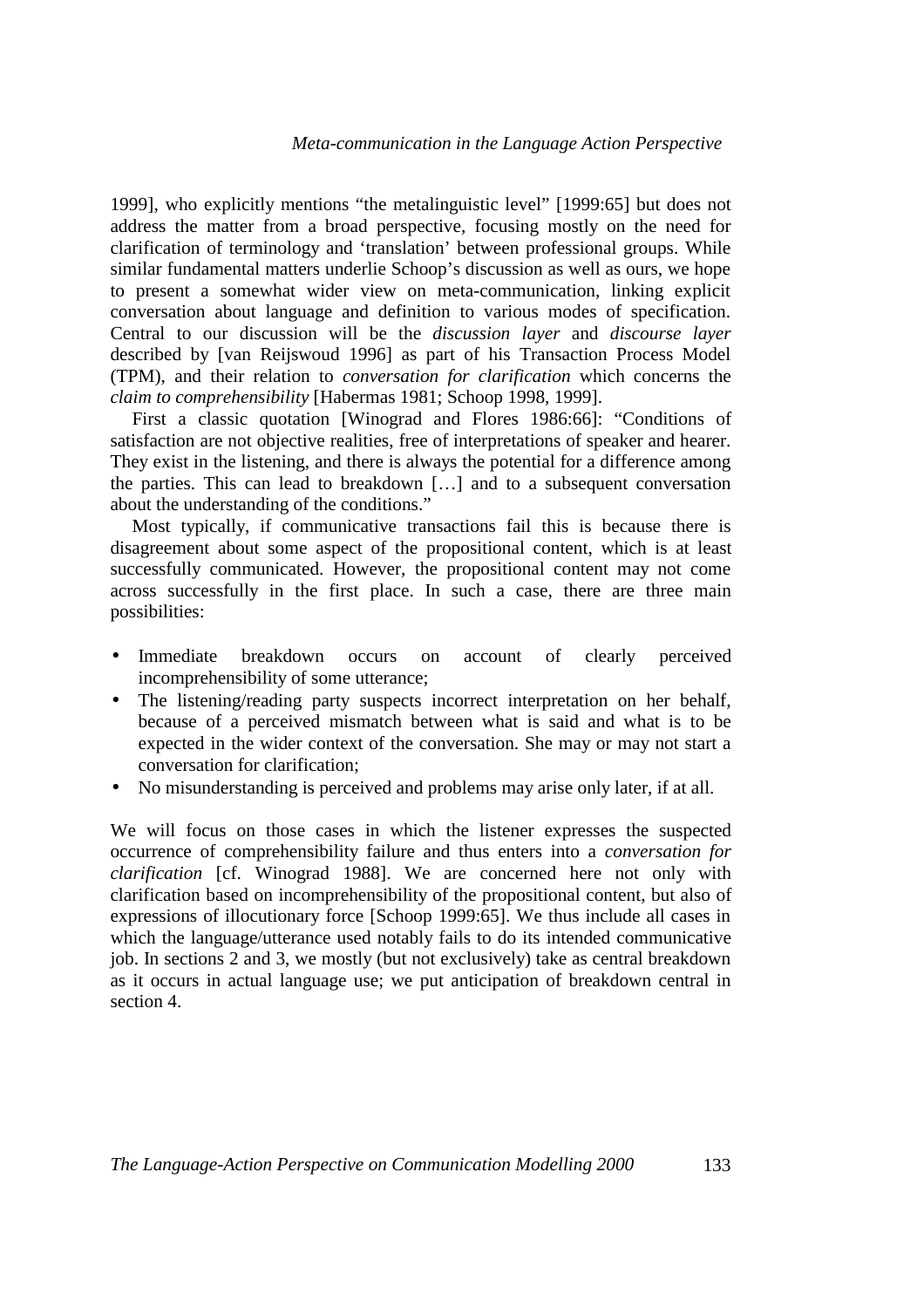## **2.1 Discussion, Discourse, and Text about Communication**

In Van Reijswoud's Transaction Process Model [1996:95], three layers of conversation are distinguished: the Success Layer, the Discussion-and-Failure Layer (further called "Discussion Layer" in this paper), and the Discourse Layer. The Success Layer is where transactions take place that do not suffer breakdown. If, however, breakdown occurs (or threatens), the Discussion Layer is entered. At this level, "the participants in a communicatively oriented transaction process discuss whether the claims incorporated in a communication act and laid down in a transaction state are *true*, *justifiable* [elsewhere called *appropriate*], and *truthful*" [italics added] [1996:97]. "However, in some situations a discussion relates to the background conditions of a group of related transaction processes. These discussions, called *discourses* [italics added], are dealt with in the discourse-layer [...]." [1996:100]. "Discussions about validity claims, on the one hand, relate to a particular instance of a transaction type, e.g. the order with the order #93154. Discourses, on the other hand, abstract from particular instances of a transaction type, and focus on the underlying rules of a particular transaction type." [1996:165].

Meta-communication can be placed in this model without much trouble. Conversation about the meaning of a term, for example, can occur for clarification of communication taking place in the success-layer. Important is that at discussion level, statements are made concerning the meaning of X *in context*. There is an enormous difference in interpretive depth between an isolated linguistic expression (for example, a sentence) and a fully contextualised utterance *including* that sentence, and evoking an *interpretation* [cf. Dik, 1989]. Discussion for clarification concerns a particular utterance in some context, which is complex and may be for a large part implicit. Because it is contextualised, it is difficult to anticipate and is a hard subject for ex ante (anticipatory) meta communication. There is a correspondence between instantiated (contextualised) linguistic utterances and conversation at Discussion level.

Discourse for clarification, on the other hand, typically involves more fundamental and persistent, 'decontextualised' issues, grounded in communal rules and norms, which are more general since they cover a type of situation rather than one particular, instantiated situation. In this sense, there is a parallel between generic elements of language (general word level, syntax) and the Discourse level in that they both involve community-based rules and norms [Weigand and Hoppenbrouwers 1998]. Discourse level is therefore also likely to be the primary arena for ex ante meta communication.

If semantically rich, contextualised meanings are evoked by linguistic utterances using more generic elements, then it can be argued that such generic elements are *communally grounded tools used to evoke contextualised meanings in individuals*. Such a functionalist perspective on language [Dik 1989, Harder 1994,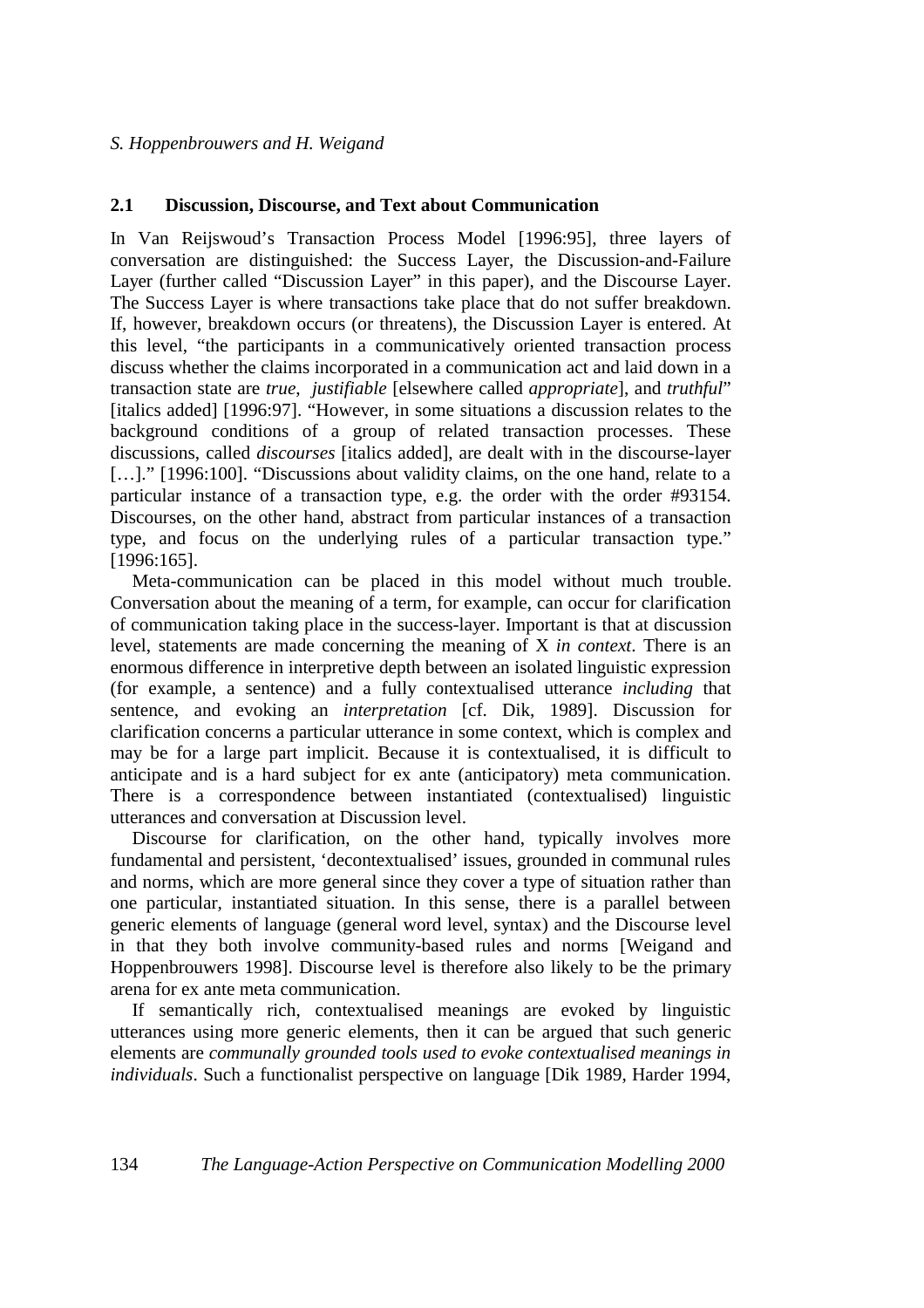Weigand and Hoppenbrouwers 1998, Hoppenbrouwers 2000] implies not only that linguistic form is seen as 'being used to evoke meaning', but also that this involves social construction of signs (combinations of form and meaning). This is in line with the semiotic and language-action perspectives. As [van Reijswoud 1996:45] explains: "a constructivist principle assumes that meanings are constructed, and continuously tested and repaired, through people using syntactic structures to organize their coordinated action. The repair is taking place when they judge that the language action relationships have failed." We agree on this, and consider meta-communication to concern such 'repair', or else construction in anticipation of breakdown.

As said, we follow Van Reijswoud (and ultimately [Stamper 1993]) in embracing a semiotic point of view, and the distinction between a number of semiotic domains (the 'Semiological Ladder', cf. figure 1).

```
Physical world 
       (Empirics) 
            Syntax 
                  Semantics 
                        Pragmatics 
                              (Social World)
```
## Figure 1: the Semiological Ladder (Stamper 1993)

In the *physical world*, signs are examined as phenomena: physical properties of signals and marks are studied. At the *empirics* level, statistical properties of signs are studied. *Syntax* is concerned with rules composing complex signs from simple ones, focusing on form. The *semantic* domain is concerned with the meaning of signs. The *pragmatic* domain is concerned with the relationships between used signs and the resulting behaviour of responsible agents in a social context. In the *social world*, the focus lies on actual, or perlocutionary effects [Van Reijswoud 1996:45].

Let us return to the discussion and discourse layers in van Reijswoud's TPM. Various kinds of breakdown may send a conversation into the discussion layer. The type we are concerned with concerns a failure (or suspected failure) in one of the domains of the semiological ladder. In this paper, as we have nothing in particular to say about the Social World and the Empirics layer, we will further discard these levels, and for now assume a four level semiotic model. Breakdown (or anticipated breakdown) in either of the levels may trigger metacommunication. In other words, once breakdown in any of these layers occurs, discussion follows: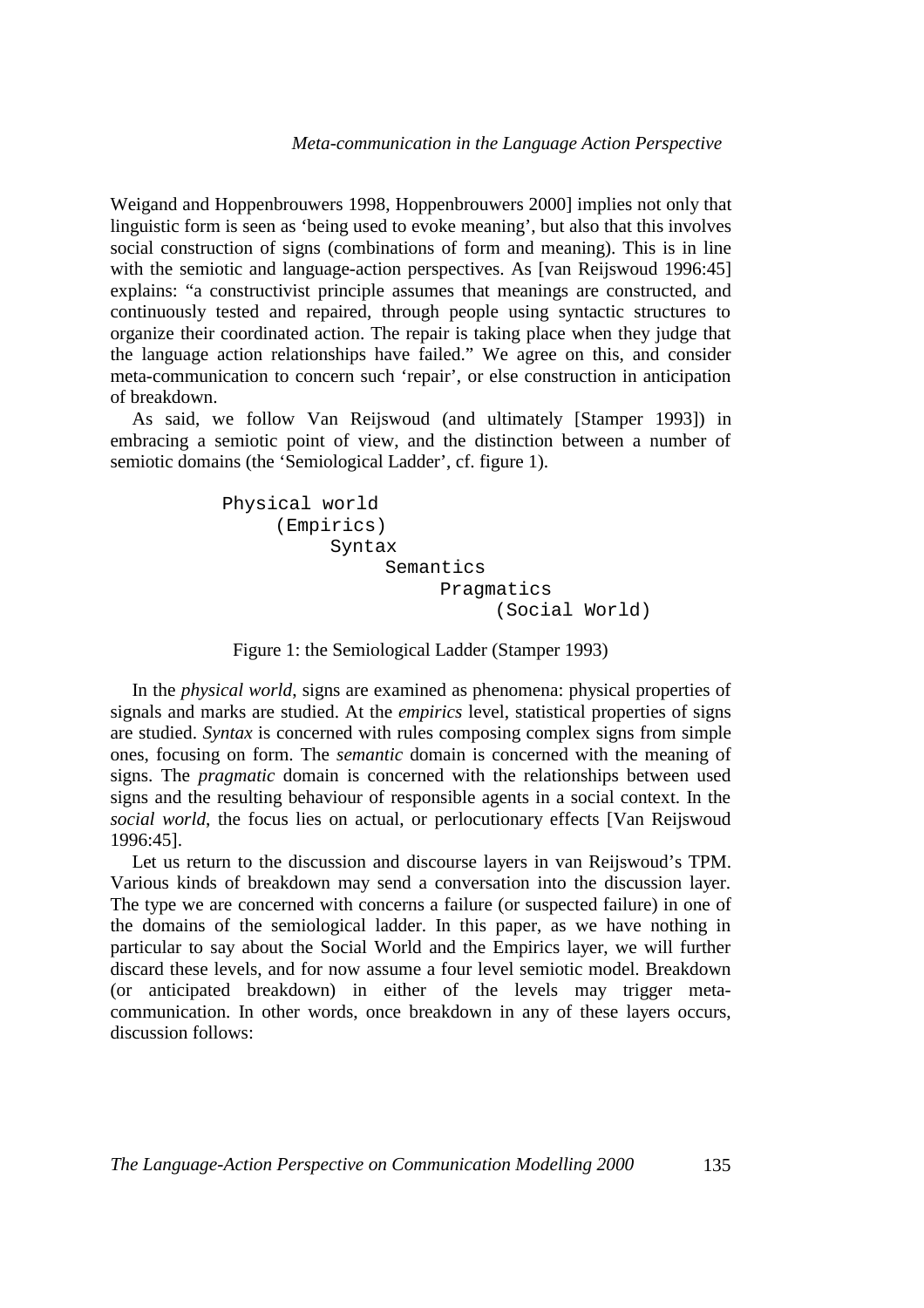**Physical**: discussion about the material markers/signals used: "Why don't you use email instead of a fax?" "Speak up, please, I cannot hear you". The physical level is strongly related to the notion 'media'.

**Syntactic**: discussion about correct *formulation* whereby syntactic rules are the cause of confusion, as in the following example: "Two cars were reported stolen by the Aachen police yesterday".

**Semantic**: any discussion about the meaning of some sign (word, or even sentence –a complex sign): "What do you mean here by ..." (contextual); "What does … mean? (general)".

**Pragmatic**: meta-linguistic discussion about pragmatic concerns questions like "Do you really mean you want me to …" about some pragmatic interpretation. Note that meta-communication about pragmatics should not be confused with discussion about e.g. a claim to appropriateness concerning some linguistic act. It purely concerns *correct interpretation*.

If the validity claims challenged and discussed in the Discussion Layer are not agreed upon, in most cases the transaction will simply fail and be broken off. However, it is also possible that as a result of the discussion of a specific utterance in context, more general questions are raised, and the communal norms and rules underlying the discussion are subject of conversation in the Discourse Layer. Examples of questions raised in such discourse might be:

**Physical**: can you use email for confidential information?

**Syntactic**: should the \*-sign have priority over "/"? (example from arithmetic)

**Semantic**: does term X really mean Y in the common vocabulary of language L?

**Pragmatic**: is illocutionary marker M really commonly understood as giving

illocutionary force I to utterance U in language L?

Because the discourse layer concerns communal norms and rules, it may involve any text known to the community in which such norms and rules are described [cf. Weigand et al., 1999]. Dictionaries are the most straightforward example, but similar texts are also imaginable at other semiotic levels (grammar books, interaction protocols, guidelines for the use of materials and communication equipment). Note that in cases where a set of norms and rules used is mostly based on NL, those norms and rules are mostly left implicit, but that in more restricted, artificial communicational set-ups, norms, rules, standards, and explicit descriptions or definitions thereof are imaginable and indeed occur across all semiotic layers. This is especially and increasingly the case in environments in which information and communication technology is deployed. Note that such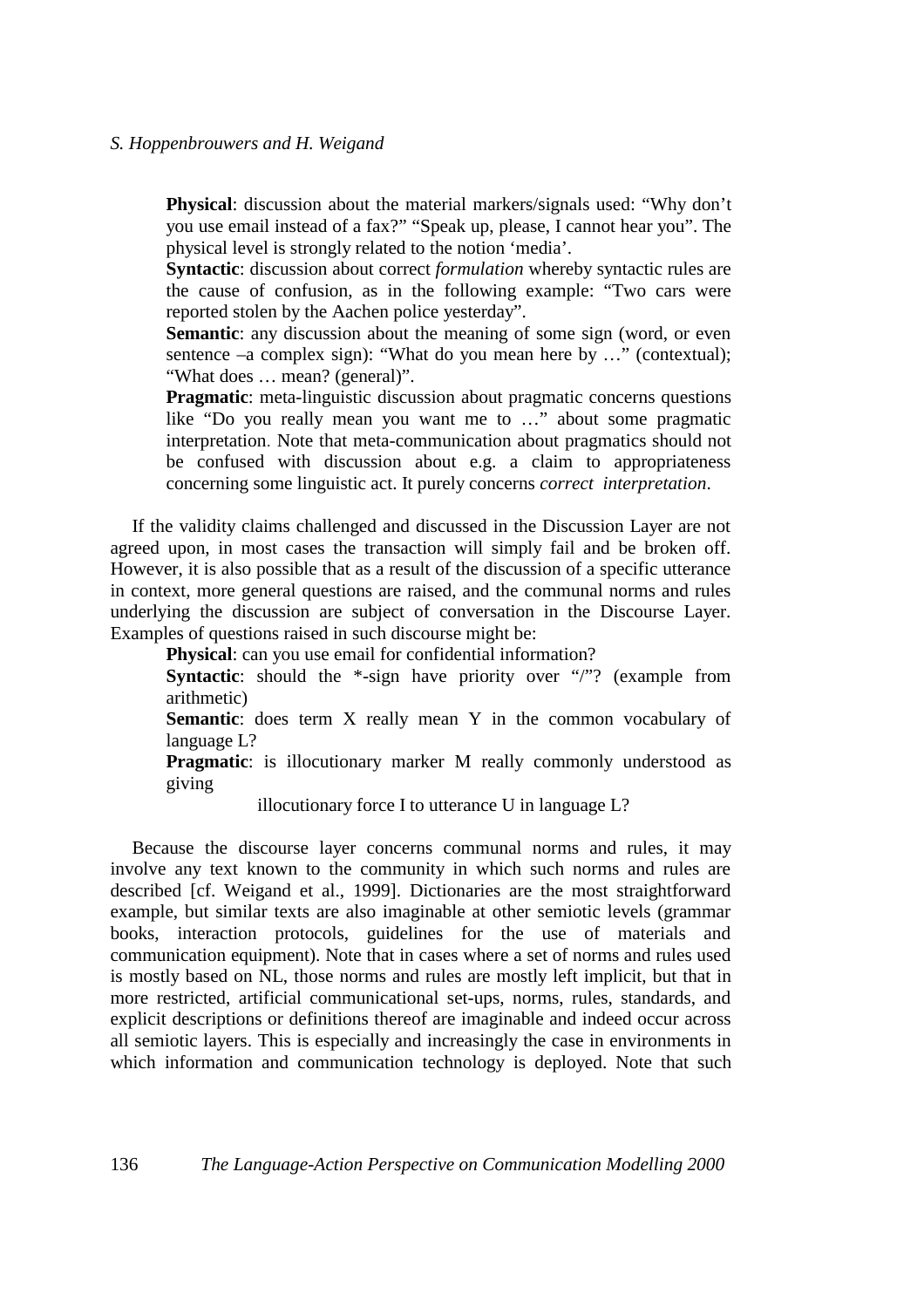texts often play a role in active construction of language rather than just making implicit rules and norms explicit.

## **2.2 Validity Claims and Comprehensibility**

Consider the following illustrative dialogue from Lewis Carroll's *Through the Looking Glass*:

- HD: 'there's glory for you!' *(assertion, still in the success layer)*
- A: 'I don't know what you mean by "glory,"' *(objection; conversation is taken into the discussion layer)*
- HD: 'Of course you don't -- till *I* tell you.' *(indicates individual (stipulative) perspective on meaning)*

'I meant "there's a nice knock-down argument for you!"' *(explicit clarification)*

- A: 'But "glory" doesn't mean "a nice knock-down argument,"' *(objection. Claim to truth? Appropriateness?)*
- HD: 'When I use a word, it means just what I choose it to mean neither more nor less.' *(metameta claim, discourse level)*
- A: 'The question is whether you *can* make words mean so many different things.' *(challenge of meta-meta claim)*
- HD: 'The question is which is to be master -- that's all.' *(claim to power)*

Comprehensibility of utterances expressing the semantics which in turn 'serve to carry out some goal' (pragmatics), is crucial to the communicative effort as a whole. Nevertheless, the status of comprehensibility in speech act theory varies. For example, in some discussions of validity claims underlying transactions [e.g. Van Reijswoud 1996], the *claim to comprehensibility* as introduced by [Habermas 1981] is not adopted. [Schoop 1998; 1999:65-6], however, does adopt it, and argues it is relevant to all five types of speech act (Assertive, Commissive, Directive, Expressive, Declarative) and both related to Propositional Content and Illocutionary Force. We side with Schoop in adopting the claim to comprehensibility, but discuss it in relation to other validity claims, and to the semiotic levels.

As for the relation between the Comprehensibility claim on the one hand, and the claims to Power, Truth, Truthfulness, and Appropriateness on the other, we believe there is more to it than a division in five types if meta-communication is concerned. Once the claim to comprehensibility is challenged and a conversation for clarification is entered ('I don't know what you mean by "glory,"'), we enter into a new linguistic domain in which terminology but possibly also all other aspects of language are tuned to meta-communication. Such a conversation has its own dynamics and properties, which may be quite different from those active at the level of the 'success layer', including all four validity claims and authority structures. It is therefore not enough to associate meta-communication with the claim to comprehensibility alone. Let us illustrate this by considering examples of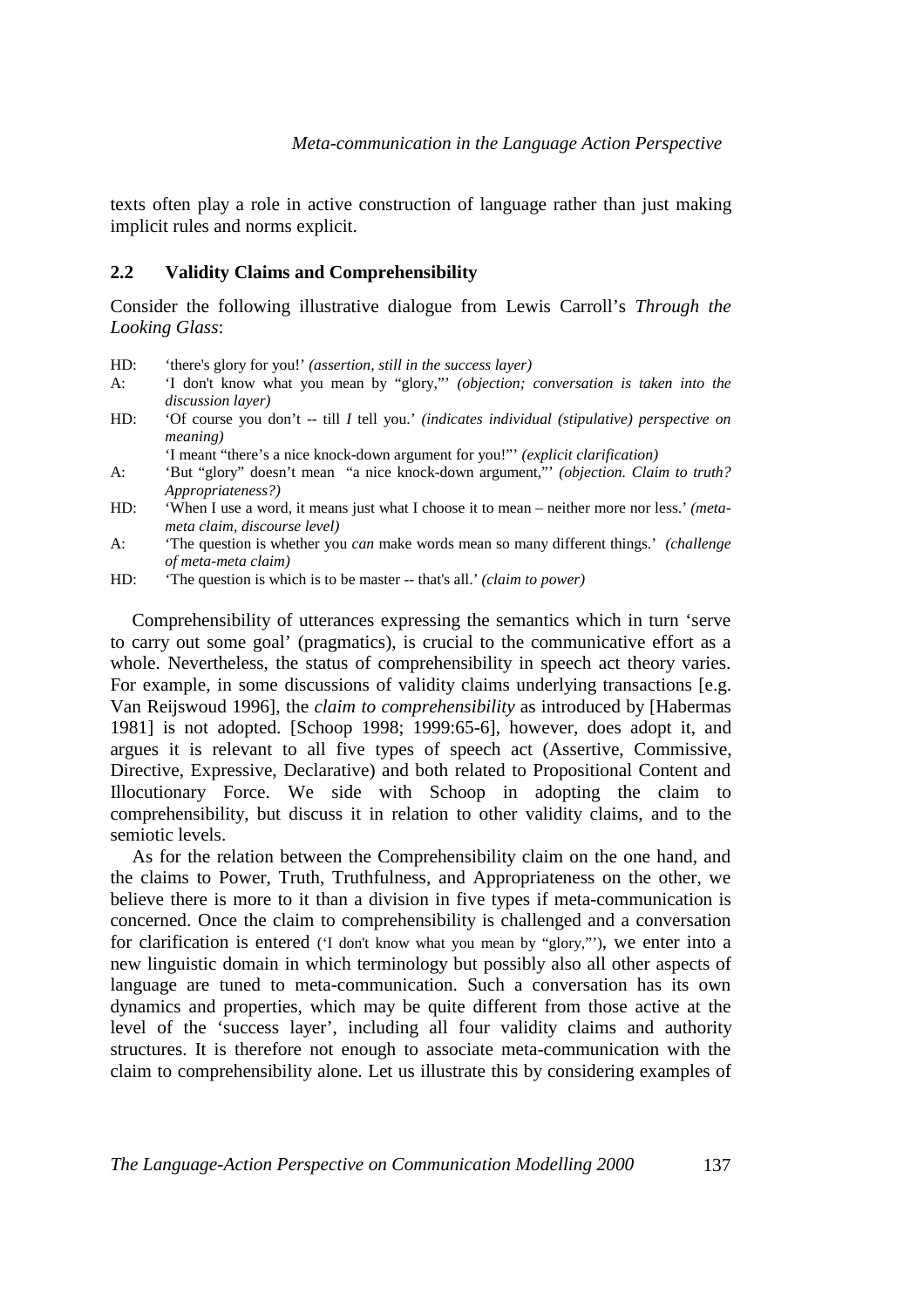claims concerning all five validity claims. For sake of the argument, we will discuss them in a somewhat unusual order, Comprehensibility last.

*Power* in meta-communication may seem a difficult claim to substantiate, because thought control is not something that can be easily exerted, and meaning is a hard thing to 'control' in the best of circumstances. However, the claim to power can certainly be made, realistically or not, and up to a certain point successfully. Texts can play a role here, but as we have seen they can only enforce a skeletal, decontextualised form of communicational norms and rules. At the *Discussion* level, power is most easily exerted. If one of the communicating parties, for example, makes the claim to power (Humpty Dumpty: 'The question is which is to be master - - that's all.'), and the other party (Alice, who is a polite English girl), does not want to break off the conversation, then the latter is forced to adopt the meaning of a word at least for the duration of the conversation; yet she can 'drop' that meaning the moment it ends. Note that a situation is possible in which power is exerted at the meta-communicational level, while at the same time no such power can be exerted in other respects.

Whether in meta-communication *truth* of some element of language (for example, the meaning of a word) can be questioned at all is already matter of debate. Can some word meaning be fundamentally 'true' or not? Is it possible to identify a 'false illocutionary act'? One of the oldest questions in philosophy is on the debate between nominalism and realism. Where realism asserts that concepts exist somehow in reality, nominalism accepts the existence of individual objects only; in this perspective, words are arbitrary signs denoting some set of objects. Another question is whether reality has to be reduced to the objective-scientific abstraction of it. A complete overview of these questions is beyond the scope of this paper, but in section 3 we will consider some answers provided by Polanyi.

In explicit meta-communication about meaning, claims are perhaps most typically based on its social use. Language is (at least from one point of view) an inherently social phenomenon ([Habermas 1981], among many others), and it is therefore reasonable to base claims concerning word meaning or use of grammar on *appropriateness*. General usage dictionaries are based on this principle, and if sufficient authority is attributed to such an explicit *text* describing word meaning, a certain meaning of a word may even become mandatory. But even if linguistic conventions are left implicit (as is usually the case), they are crucial in communication because language is based on *common ground* between language users [Weigand and Hoppenbrouwers, 1998].

Linguistic conventions may play a crucial role in language, but the interpretation aspect of communication, which in our view goes in fact far beyond language as such [Winograd and Flores 1986, Harder 1996, Weigand et al. 1999], has also a very individual, subjective component in it. Apart for a claim to appropriateness, therefore, discussing meaning often involves a subjective opinion, and meta-communication an attempt to get across such an opinion. In these cases,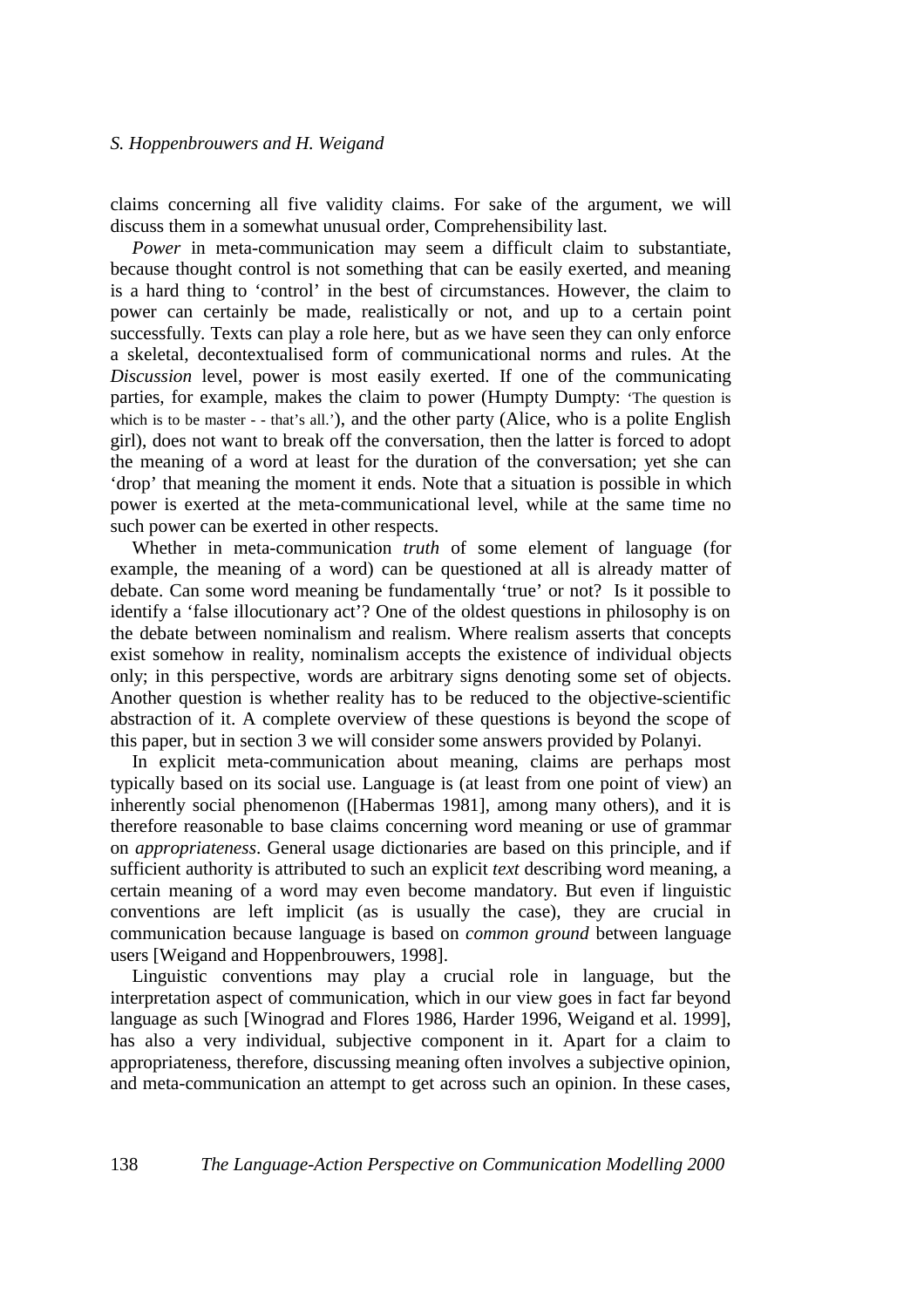the central claim is *truthfulness*: whether or not someone is sincere about what she 'feels' a word to mean. Note that though such a claim can in principle concern general usage of a word, it will most likely be made *in context*.

So what about *comprehensibility*? It is violation of the claim to comprehensibility which may trigger discussion about communication, i.e. metacommunication. However, also at the level of meta-communication, the claim to comprehensibility holds. Since meta-communication needs a language of its own, it is not impossible that this language, and utterances composed using it, include elements not shared by all parties involved, which may lead to breakdown, (meta-) meta-discussion, etc.

Summarizing the validity claims as applied to meta-communication:

| <i>power:</i>                          | X means Y because I say so                                 |  |  |
|----------------------------------------|------------------------------------------------------------|--|--|
| truth:                                 | X means Y because that's the way it is                     |  |  |
| <i>truthfulness:</i><br>the way it is) | X means Y because I can't imagine anything else (so that's |  |  |
| appropriateness:<br>way it is)         | X means Y because everyone uses X that way (so that's the  |  |  |

*comprehensibility: You know what 'mean' means* 

But what about the meta level in meta-communication? Should communicational rules and norms be community based or may they be enforced by a power-exerting party? "*Can* we make words mean so many different things?" Discussion of such norms and rules applying to meta-communication, whether they exist in a particular context or in general use, is *meta-meta-communication*.

Whereas various claims are made in meta-communication, we do not know yet whether there is one claim that prevails. To answer this question, we will proceed by first discussing some types of word definition.

## **2.3 Definition as a Speech Act**

One of the central activities in meta-language discussion is *definition*, most typically definition of word meaning. Quite appropriately, this immediately calls for a definition of 'definition'. Here is a nice one taken from (Vanderveken 1990; also mentioned in Viskil 1994:134) (although we will see shortly that it lumps various different kinds of definition together in one):

 "*To define is to declare, by way of stipulating, the meaning of a word in a certain linguistic context (e.g. a text or a conversation). From the moment of utterance, the word or phrase defined is taken to have the meaning*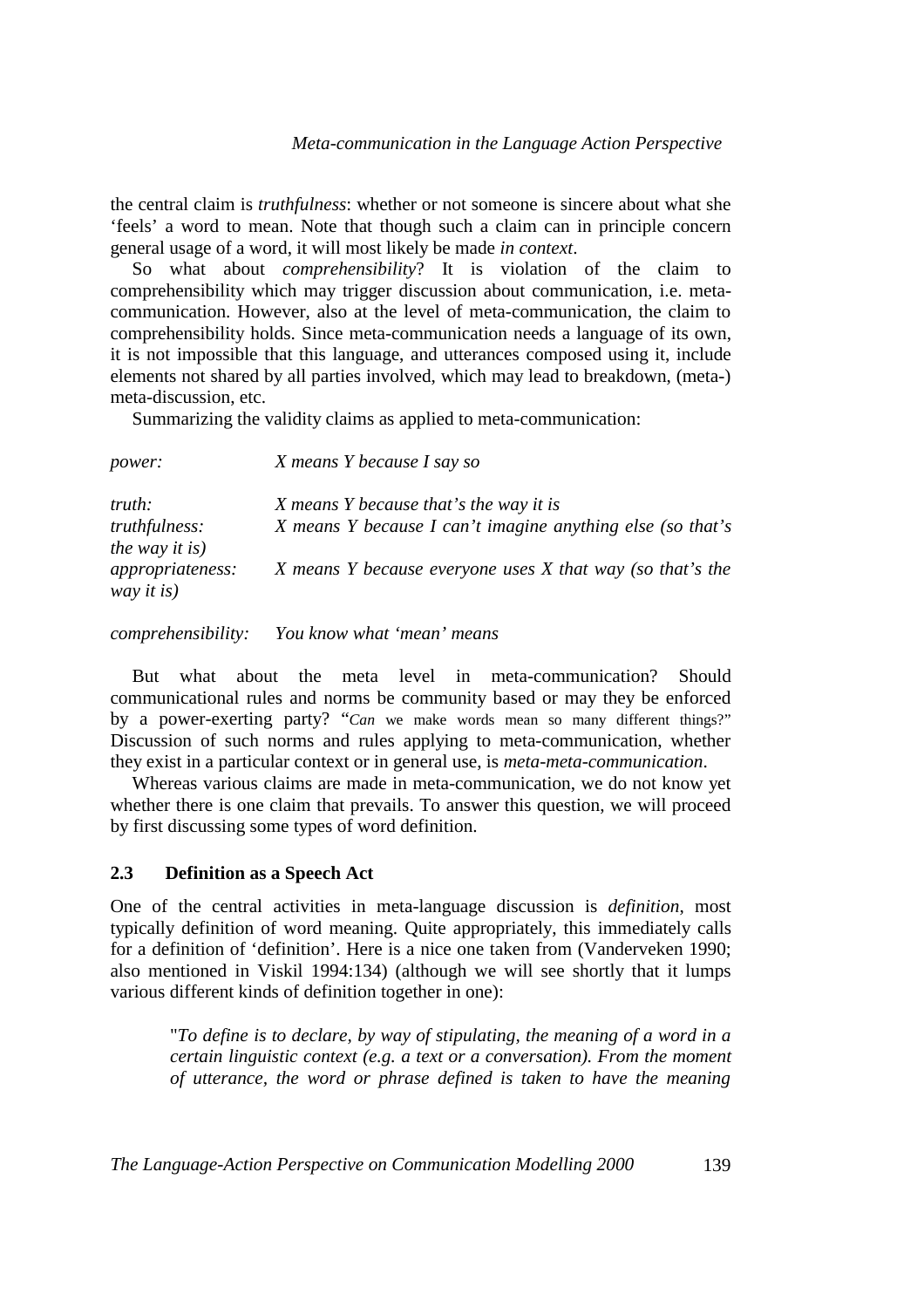*thereby given (propositional content condition).* […] *A definition can fix the sense as well as the denotation of a linguistic expression.*"

Below we present a speech-act related, functionalist view on definition as put forward by Viskil (1994), as a concluding part of his elaborate and in-depth discussion of definition. Some of the findings mentioned by Viskil (most relevant to this paper) are:

"Precision of definition is always connected to a certain goal or a certain context. No statement can be expected to hold absolutely or universally; only that it is precise enough for the goal and context for which it was brought forward" (1994:3) [translated from Dutch].

"The break-off point of definition is determined intersubjectively: language users participating in communication together decide whether enough clarity has been achieved –for what they want to achieve" (1994:3).

Viskil, after a thorough comparison of many accounts of definition, distinguishes four main types of definition:

- **Stipulative definition**: speech-act type = *language use clarification*; records word meaning with the purpose of clarifying (statement). For example, "With X, I mean Y"; the definition concerns a particular instance of use of a word; the person defining describes subjectively what the word means to her.
- **Lexical definition**: speech-act type = *language use assertion*; describes word meaning as attached to a word in usage by language users (observation). For example, "In Dutch, X means Y"; the definition concerns the meaning of a word as it is perceived by 'people in general'; de person defining takes an objective attitude.
- **Stipulative-lexical definition**: speech-act type = language use *clarification through language use assertion*: combines stipulative and lexical definition in that it is an assertion (statement) about word meaning explicitly grounded in observed usage. For example: "X means Y in Dutch, and therefore it also means Y in this particular case"; the definition concerns a particular instance of use of a word, but the person defining chooses to stick to the 'common' meaning; the subjective agent conforms to previous objective observation defined meaning, usually as expressed in some authoritative dictionary.
- **Factual definition**: speech-act type = *assertion*; empirical description of a fact; not meta-language. A definition-like description is used to explain some object, situation, state, process, etc.; however, such a definition has no meta-communicational function.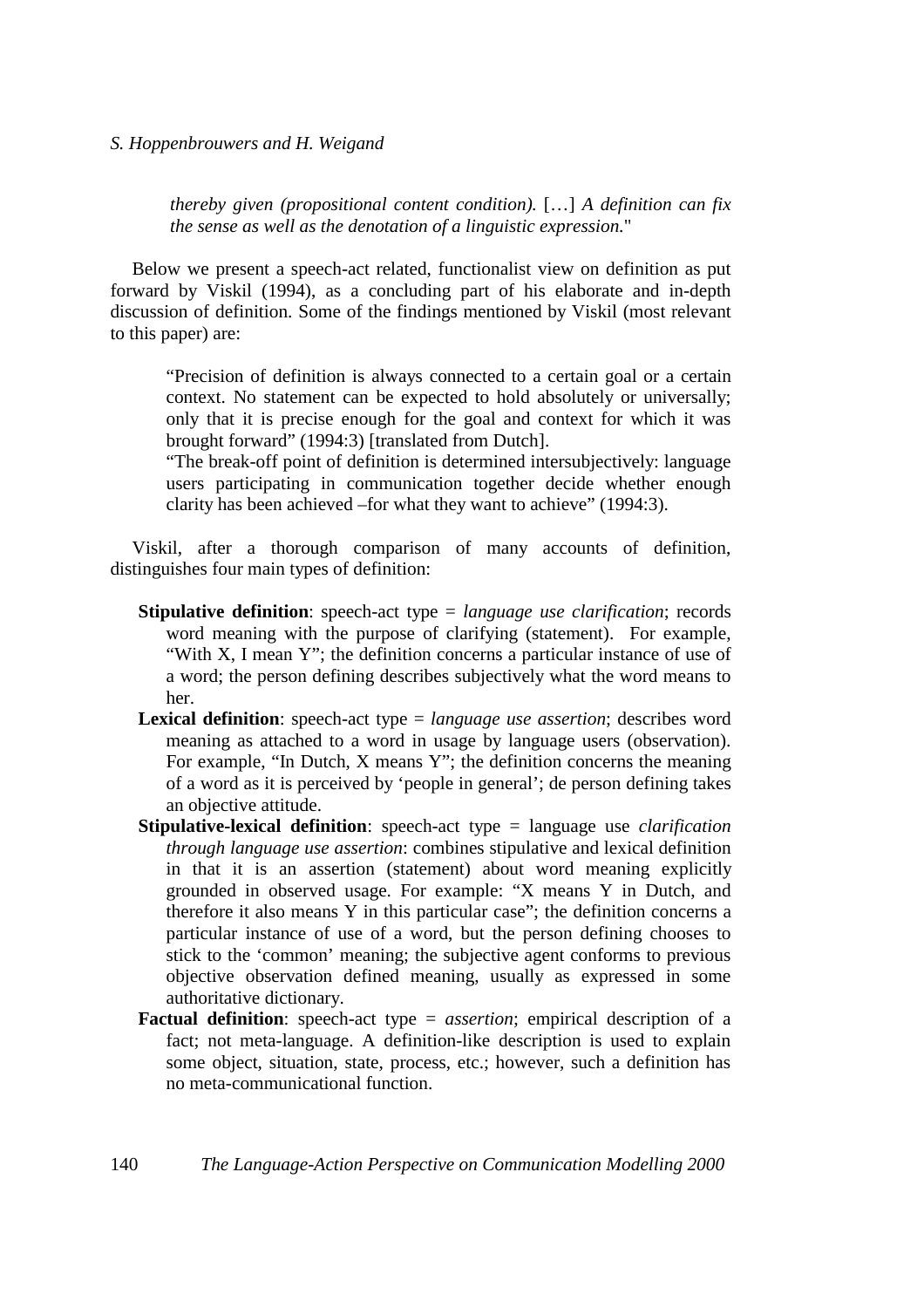## *Meta-communication in the Language Action Perspective*

Further discarding factual definition (which does not concern metacommunication), there are some interesting relations between various aspects of meta-language as previously discussed and Viskil's definition types:

| definition  |            |                         |                  |
|-------------|------------|-------------------------|------------------|
|             | scope      | <i>prevailing claim</i> | <b>TPM</b> layer |
| lexical     | general    | Truth                   | discourse        |
| stipulative | in context | Truthfulness            | discussion       |
| stip-lex    | in context | Appropriateness         | discussion       |

Figure 2: Relations between definition types and some meta-communication properties

We distinguish discussions on the meaning of a concept from discussions on the reference of a term. In [Weigand and Hoppenbrouwers, 1998], it is argued, in line with Functional Grammar, that a speaker uttering a term performs many linguistic acts: he not only utters words, but also (by uttering a word or idiom) *evokes* a concept and (by expressing a term, consisting of a category and restrictors) *refers* to some entity (that satisfies the conditions that the speaker puts into the term). A question about concept evocation is a question about meaning (definition). A question about the reference of a term is a question about denotation (interpretation).

According to Vanderveken (see above), the illocutionary force of a definition is declarative. This would imply that a definition does not make a truth claim. In the next section, we will go into the nature of a definition, which is closely intertwined with our view on knowledge and concepts.

Without going into the detail here, we must remark that in organizational contexts, definitions are often heavily loaded with normative statements. Think about the definition of an employee, or of a staff member. If a definition influences the obligations and authorizations of the members of the organization, then the definition makes a claim about the appropriateness or rightness of these obligations. A discussion about such a claim has to be distinguished from a conversation for clarification proper.

## **3. Conversation for Clarification**

We will now elaborate on some mechanisms fundamental to conversation for clarification. As mentioned, interpretation in context involves *implicit* information concerning that context, which is not carried by language as such. To clarify the link between implicit (tacit) and explicit interpretation, we will present helpful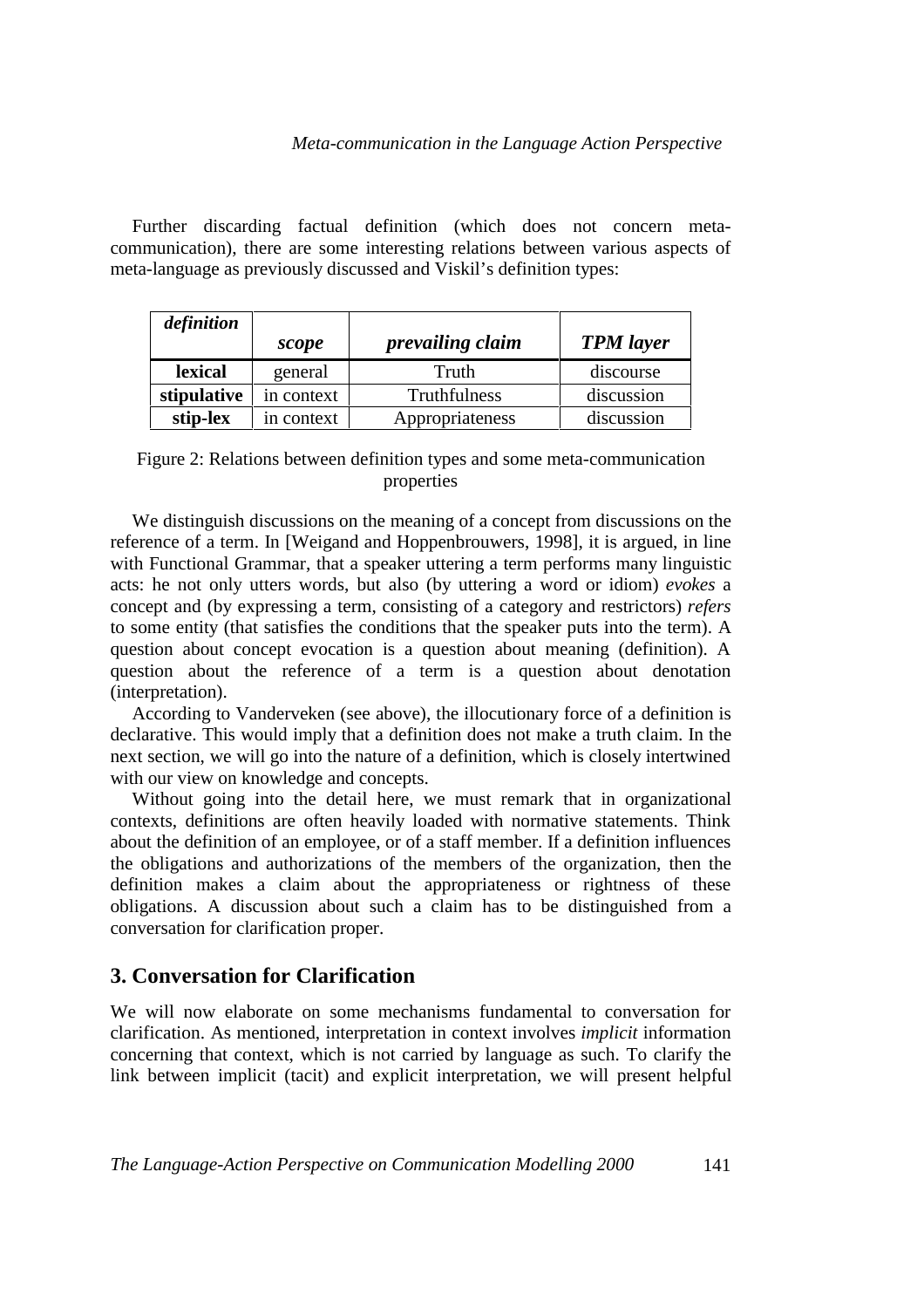ideas put forward by [Polanyi 1958, 1969] concerning tacit and explicit knowledge. We take Polanyi's view on knowledge and its tacit component as a starting point.

#### **3.1 The tacit dimension**

When developing their hypotheses regarding knowledge creation, [Nonaka and Takeuchi 1995] draw heavily on the distinctions between explicit and tacit knowledge made by Polanyi. It should be recognized, however, that Polanyi assumes knowledge to exist on a spectrum where *all* knowledge has a tacit dimension. 'Tacit' is opposed to 'explicit' or 'conscious'. "We can know more than we can tell" [Polanyi 1958:95]. The reason for this is that knowledge, according to Polanyi, is first of all acquired by our body and the daily activities we are engaged in. Therefore, it is not only often impossible to externalise this knowledge – think of an attempt to explain someone how to ride a bike – but also not desirable. Knowledge is something that resides within us, and manifests itself through our actions, and we therefore do not *need* to document it for our own sake. We just use it. Should we have to express our tacit knowledge in words, it would not be for our own sake but for the benefits of someone else in our organization or community. Again, according to Polanyi, all knowledge has a tacit dimension. For riding a bike, this dimension prevails. But in many organizational tasks, there is both a tacit and an explicit dimension; the explicit dimension (e.g. business rules) lends itself to inclusion in an automated system.

According to Polanyi, tacit knowledge has two distinct properties: *distal* and *proximal* (also see [Stenmark, 2000]). The proximal term is the part that is 'closer' to us, while the distal part is 'further away'. He exemplifies this by describing how the police helps a witness who is unable to describe a perpetrator to create a phantom picture by selecting pictures from a large selection of human features such as eyes, noses and hair. By attending *from* the first, closer image that resides within (tacit), *to* the second, more distant picture collection, the witness is able to communicate her awareness of the face.

What does this mean for language? Polanyi views language as just another bodily action [Polanyi 1969:193]. It also involves relying on our subsidiary awareness of some things (for example, the syllables) for the purpose of attending focally to a matter on which they bear (the sentence meaning). Only in the case of a breakdown, the speaker can focus his attention on certain parts, but then he cannot focus anymore on the whole. However, Polanyi also accepts at least a weak form of the Whorfian view that our thinking is heavily dependent on language:

"*In learning a language, every child accepts a culture constructed on the premises of the traditional interpretation of the universe, rooted in the idiom of the group to which it was born, and every intellectual effort of the*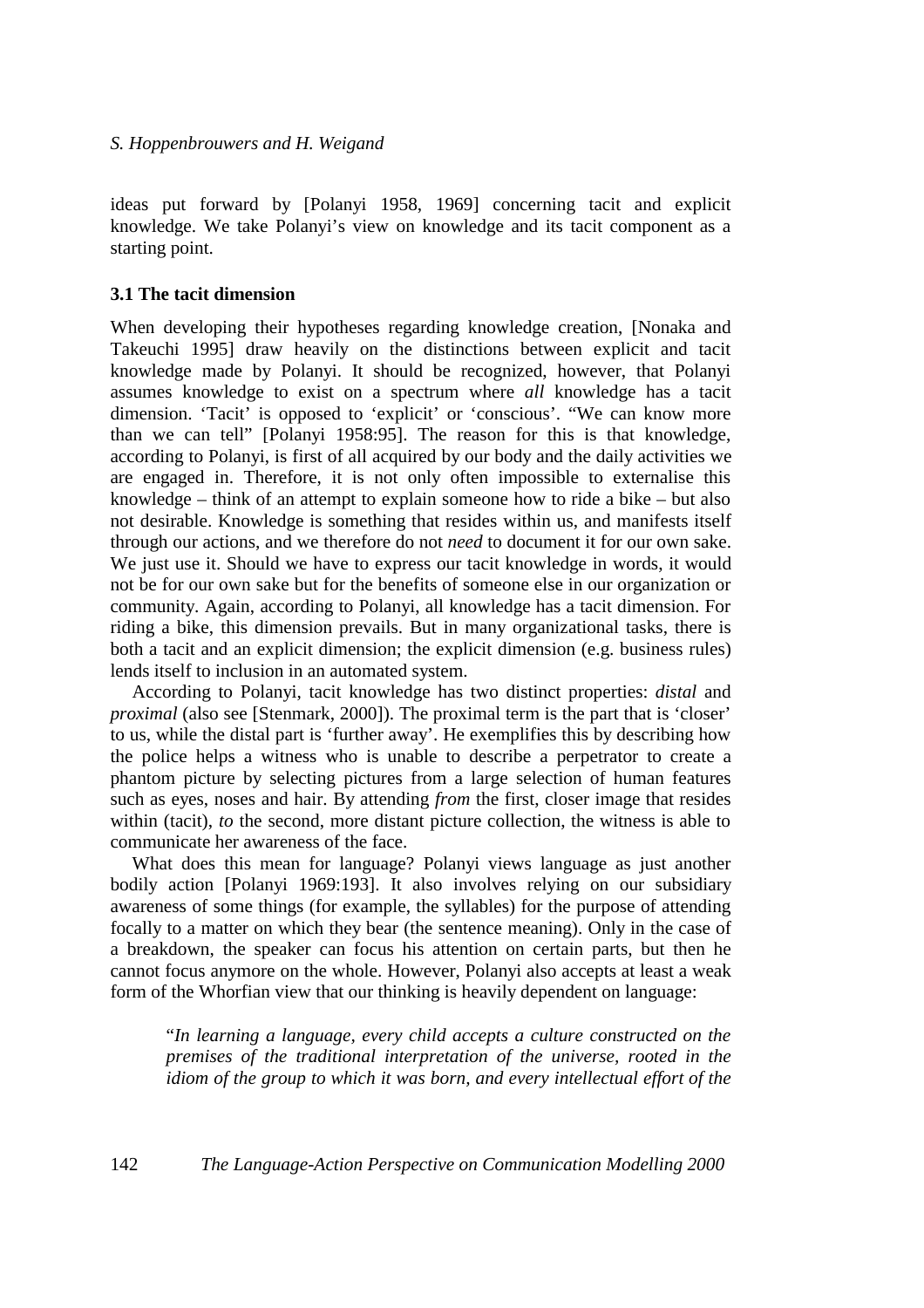### *Meta-communication in the Language Action Perspective*

*educated mind will be made within this frame of reference. Man's whole intellectual life would be thrown away should this interpretative framework be false*" [Polanyi 1958:112].

Yet this commitment to the centrality of language in our thought does not make him a logicist. In relationship to our tacit knowledge of concepts as proximal term, language is the distal term. It provides clues for the communicating subjects, but does not describe the meaning exhaustively. This holds both for normal sentence meanings and for lexical definitions. In our view, Polanyi in this respect comes very close to the functionalist perspective on language [also see Hoppenbrouwers 2000].

According to Dik's Functional Grammar [Dik 1989:81-], meaning definitions are to be given in natural language and he discards any logical description of conceptual meaning in some formal meta-language. The problem with these metalanguages is not only that they need to be grounded again, since it cannot be maintained that they are self-evident, but also that they ignore the tacit dimension and *assume* from the outset that a set of necessary and sufficient meaning conditions can be found. Dik supports the use of meaning definitions in natural language but emphasizes that these definitions will not provide an exhaustive definition. We could say that the criterion is not whether the concept is described completely, but whether it is *described sufficiently for linguistic purposes*. We call this the functionality principle. For a structuralist this would mean: in order to be able to distinguish the term from sister terms. For example, in the definition of "lending" as opposed to giving or selling, the features "for money" and "temporarily" are significant. In the spirit of Polanyi the functionality principle would mean: in order to be able to communicate and evoke the right tacit knowledge: "*is it a useful clue?*" As far as lexical definitions are concerned, Polanyi can afford to be quite liberal. A metaphor or story can be as revealing as a list of properties. He can be that liberal because the definition is just a vehicle for communication and thinking, not a complete articulation.

Finally, it must be remarked that Polanyi is still a realist. Not in the Platonic sense, believing that concepts exist somewhere outside as ideal entities, but in the sense that the structure and order of (tacit) knowledge reflect structures and orderings in reality. *In that sense, definitions make a claim to truth*. An example [Polanyi 1958:111] is the scientific discussion in the 1930s on the definition of isotopes after the discovery of heavy hydrogen. Heavy hydrogen did not obey the meaning conditions of isotopes as elements chemically inseparable from each other. But the result of the discussion was that it was generally felt that hence the definition should be modified or, one could say, sharpened. "This demonstrates the principle which must guide us when adapting the meaning of words, so that what we say shall be true: the corresponding conceptual decisions must be right- their implied allegations true". In the course of time, meanings are adapted when we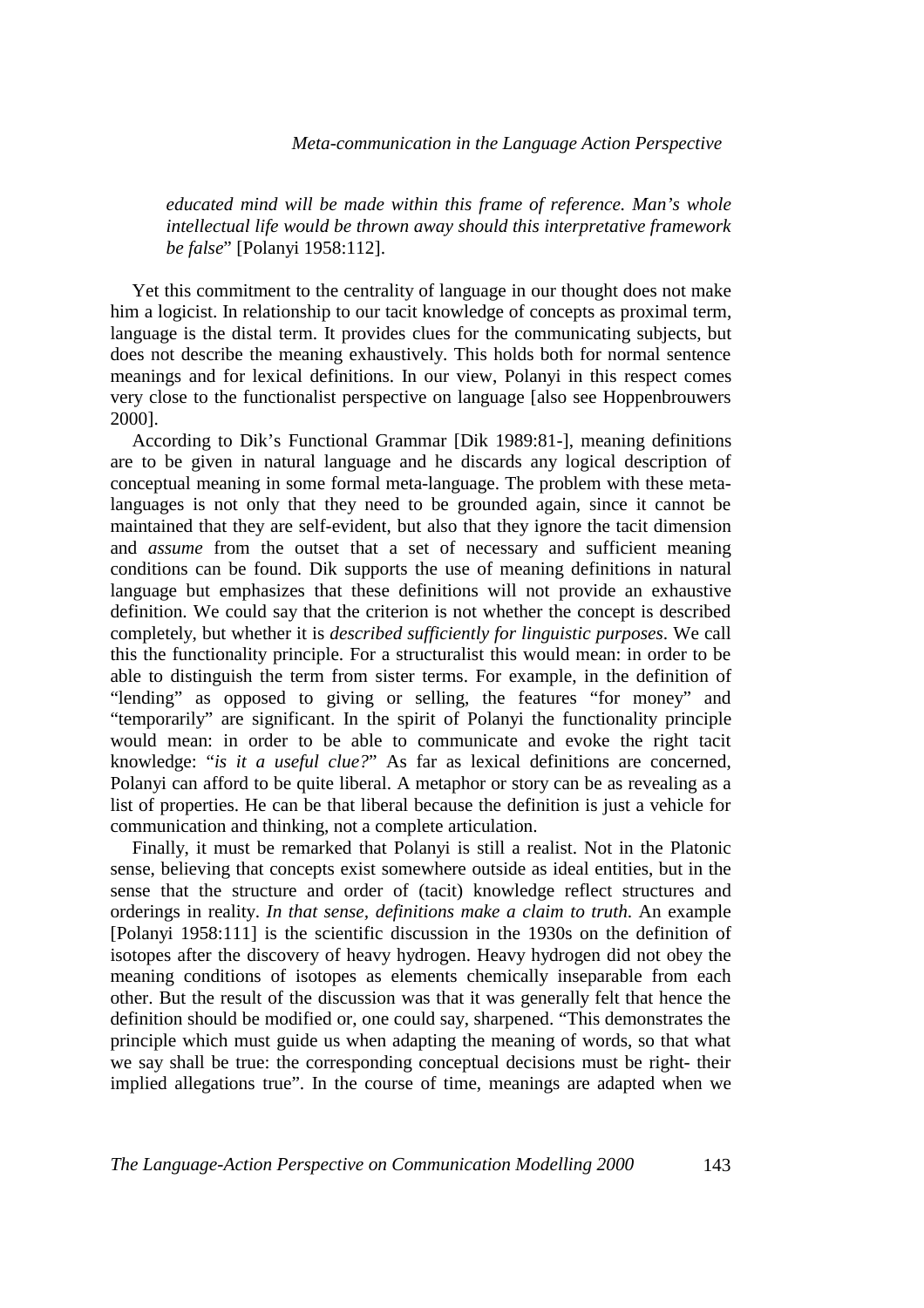learn more. "Languages are the product of man's groping for words in the process of making new conceptual decisions, to be conveyed by words".

### **3.2 Semantic Reassurance**

Depending on the argumentative framework that is used, different foundations of discussions about meaning will be deemed necessary or satisfactory. Very often, just exchanging statements ('X means Y') is enough to reach consensus (often it is really just clarification: one party asking for more information). In this case, the argumentation form (using Toulmin's theory of argumentation) is as follows:

```
Claim 
      -> X means Y 
Data (on wich the claim is founded) 
      -> X evokes Y with me 
Warrant (fundamental, non-inferential justification) 
      -> Paraphrasing (Xp) shows recurrent evocation of Y by Xp.
```
'Proof by paraphrasing' is subjective, but a sincere person will be honest in answering the question 'do  $X$  and  $Xp$  both mean Y for me'. Semantic claims on an individual level are never decisive. Semantic claims on a social level may be, but authority is then derived by quantitative means (enough people agree).

Individual meaning is very much association-based. A certain sign evokes a certain association (the proximal term). Also, this is a matter of *explicitness*: a concept can only be 'seen' once it is made explicit through some sort of language, where we hope that this representation evokes the same interpretation as intended. Note that some degree of dissatisfaction in explicitly expressing some concept is commonplace.

A primary way of making 'sure' that X means Y for an individual, or rather means Y for *various* individuals (the communicating parties), is to express the particular bit of meaning in various ways, not only directly but by various means of expression that all trigger a certain, important aspect of that concept. This includes semantic relations such as PART-OF, ISA, antonyms, etc. It is important to see that such exemplary conceptualizations are presented in the context (with the goal) of finding one isolated bit of meaning. Once enough examples intended to evoke a particular bit of meaning seem to indeed invoke a certain bit, the individuals will become more and more *reassured* that that particular meaning is meant. This all hinges around a question we assume every individual has, so to speak, in the back of her/his mind: how likely is it that all these different ways of evoking one specific association indeed render an identical association while it is still a 'wrong' association (i.e. differing crucially from that of the other party)?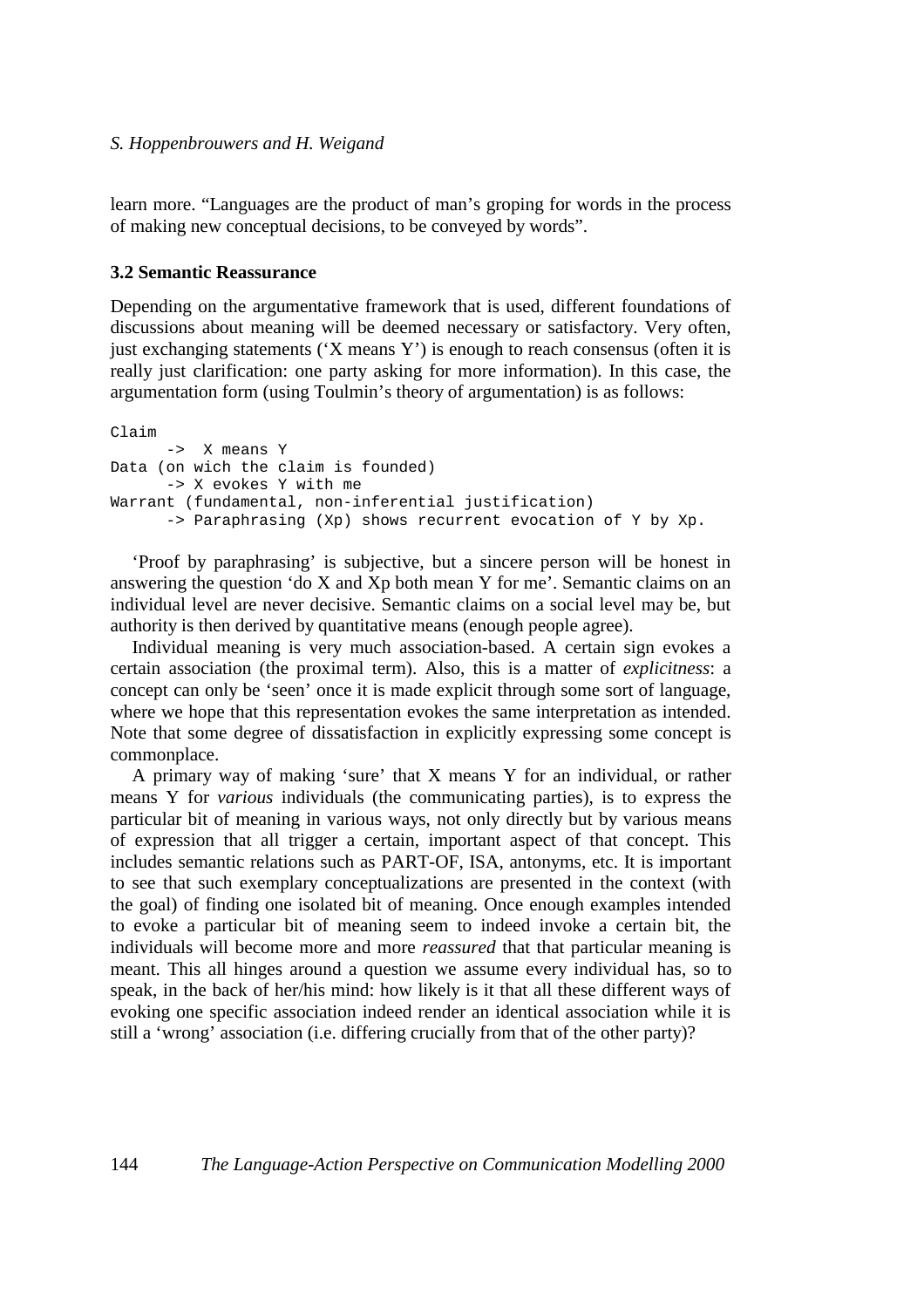If the conceptual meaning cannot be fixed in one step, a process of stepwise lexical decomposition [Dik, 1989] can be followed. This implies that some simpler underlying concepts are defined first. Once these are assured, they can be used to assure the meaning of the focal concept. Note that "simpler" does not mean "more abstract" (higher in a generalization hierarchy) but closer to the basic level of everyday knowledge.

Procedures to establish semantic reassurance presuppose that the person in question already knows the concept (or underlying concepts) tacitly. If this is not the case, the procedure will fail. The partners have to decide whether the issue is essential or can be ignored. If it is essential, some form of learning procedure must start, for example, by giving the person in question hands-on experience (real-life, by means of video, or a story). A good reason to ignore the issue could be reliance on the *division of linguistic labour*, as [Putnam 1975] called it. According to Putnam, ordinary people do not know the exact procedure to determine the true extension of concepts such as "gold", or "uranium", but they still distinguish these concepts because they rely on the fact that experts, such as chemists, have a means to keep them apart.

## **4. Meta-communication and ICT Systems Specification**

As we have seen, meta-communication very directly concerns communication about 'communication tools'. Considering communication tools at large (including the whole range from NL to specialised ICT applications), there is a gliding scale from quite generally applicable tools (e.g. the basics of NL) to highly specialised tools (like a database or a workflow engine) which support a very particular kind of situationally adjusted communication. In principle, every IC system can be seen as a complex communication tool dedicated to specific purposes [cf. Winograd and Flores 1986:155]; a purpose-specific language. Therefore, talking *about* communication systems functionality falls under our definition of metacommunication, more specifically ex ante meta-communication. Though it is has not been so explicitly stated in the LAP literature, this idea has always been an implicit part of the LAP enterprise. However, making it explicit, and looking at it more closely, some questions come to mind as to how meta-communication relates to system specification and design.

Winograd and Flores make it clear that anticipation and prevention of communication breakdown should be at the core of IC system design. Meta communication is an inherent part of the design process of any information and communication system. A system, being fixed (a text), dictates the language that system users have to work with; design of such a system involves ex ante discourse about and construction of that language.

 [Winograd and Flores 1986:156]: "In a computer-mediated system (as opposed to direct communicational action), it is difficult to maintain […] the potential for a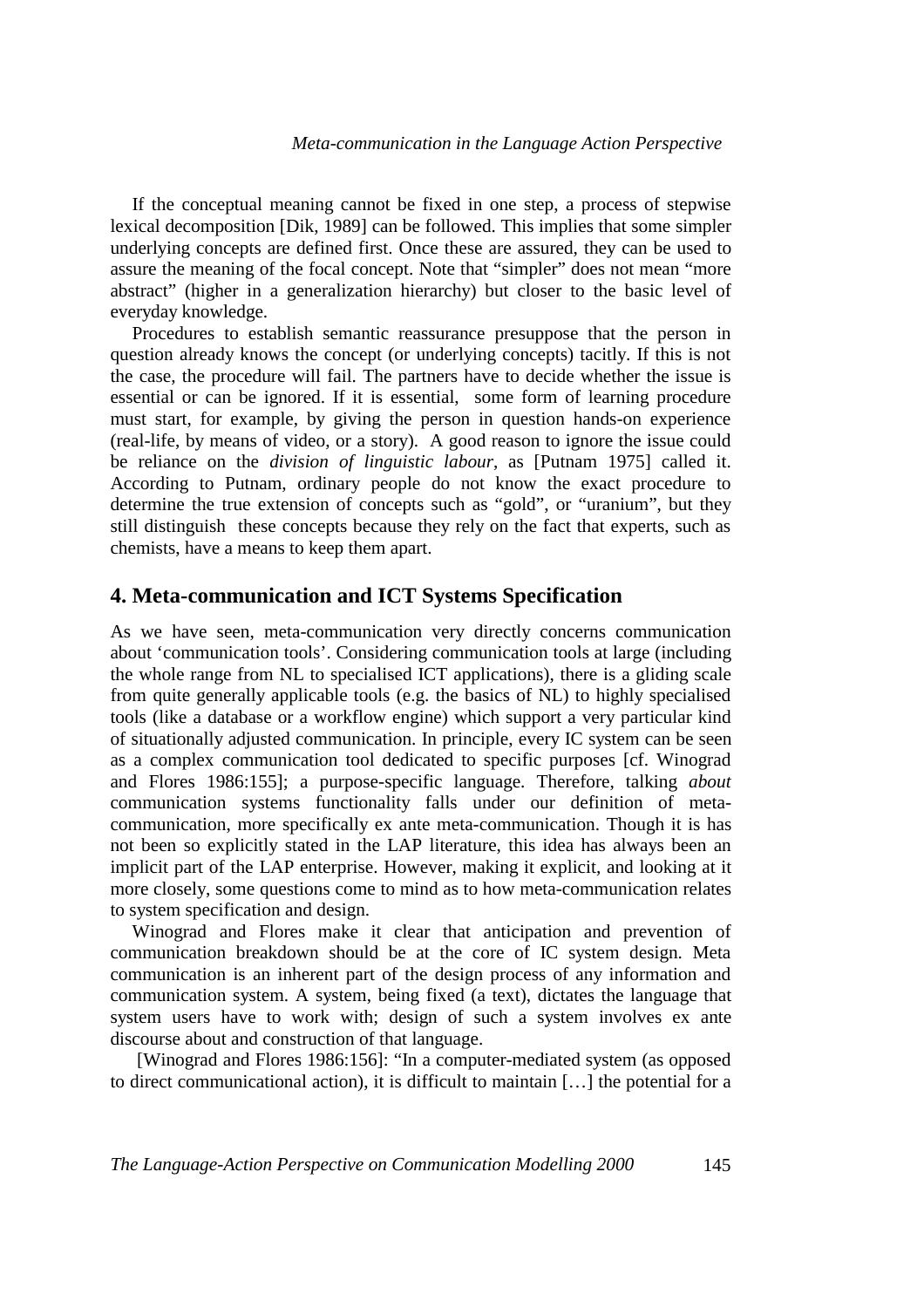dialog in the face of breakdown". [1986:158]: "New computer-based communication technology can help anticipate and avoid breakdowns. It is impossible to completely avoid breakdowns by design […]. But we can partially anticipate situations where breakdowns are likely to occur […] and we can provide people with the tools and the procedures they need to cope with them."

However, practical consequences for IC system specification and design derived from this perspective only include anticipation of breakdown (ex ante meta-communication). Yet in any situation where background information and interpretation play a role, breakdown threatens [also see Hoppenbrouwers 2000]. Given that in such situations, breakdown can not always be accurately predicted, ex post meta communication should be considered as a potential solution to the problem.

In view of a growing demand for more flexible IC systems, it becomes more and more interesting to provide means for the user to specify (where necessary and if possible) certain properties of the system she works with. For example, specification of ad hoc workflow [cf. Hoppenbrouwers, in progress] and other ad hoc activities cannot be expected to be a part of the design phase.

It is neither possible nor desirable to explicitly conceptualise and communicate at every level of abstraction. For example, for a piano player to make explicit and talk about all her intricate finger movements is not only of little use, but it also interferes with her capacity to play fluently. Explicit conceptualisation may raise barriers for some types of action, for example those involving our muscular and nervous systems at a very low, 'physical' level. Care should be taken that such a level is not touched upon in conceptual system specification, but that only higher levels of abstraction are entered which lend themselves to constructive linguistic expression.

If specification of IC systems is considered in view of specification techniques that are currently common practice (e.g. formal conceptual modelling, scenariobased requirements engineering), it may well seem a rather naive idea to introduce 'run-time specification' by users rather than pre-use design and iterated upgrades. However, there are opportunities for the development of techniques for the support of more informal meta-communication. Such techniques might aim for semantic reassurance in a controlled and goal-oriented, systematic way, building on previously determined concepts engrained in the system. Feedback of such discussion level meta-communication may eventually be carried on at discourse level (involving system managers) and so influence the more fundamental system specifications *inspired by actual use of concepts*, but it may also simply play a role in the solution of 'local' breakdown due to violation of comprehensibility.

In [Schoop 1998:129] it is claimed that "In routine interaction, comprehensibility problems are usually solved by rephrasing and translating. These problems can be easily overcome in face-to-face communication. However, if communication takes place via a written document, there is no simple solution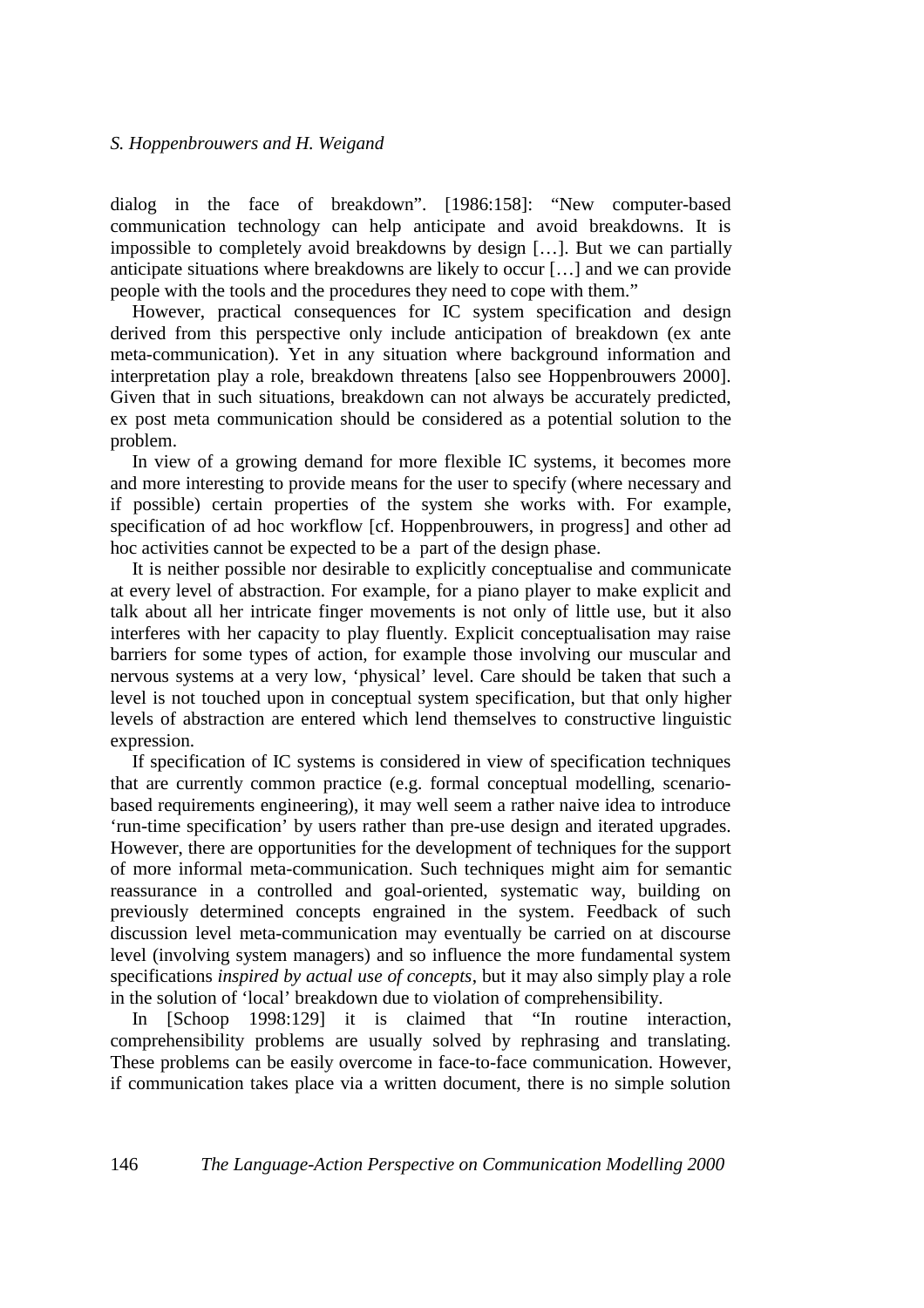for comprehensibility problems. There must be some kind of rephrasing according to the different requirements in order to avoid a breakdown due to noncomprehensibility." As a solution of observed problems of this kind in a case involving digital communication between two professional groups (doctors and nurses), [Schoop 1999:65] proposes a 'translation system' taking care of terminological differences between the groups. Such a translation system is an excellent example of an application that both takes the communally determined language apparatus seriously, and will involve a great deal of (ex ante) metacommunication to develop. As argued, however, a translation system will still fail in some circumstances requiring immediate response to breakdown. In such cases, a dedicated system helping agents involved in reaching quick semantic reassurance or possibly a working definition may be very valuable indeed.

Run-time specification of meaningful structures used in communication can be expected to become an increasingly desirable capacity of IC systems as interorganisational and distributed digital communication increases (e-business, interorganisational workflow, etc.). While run-time specification cannot be expected to work miracles (given the limited capacity, motivation and resources of most users as well as implementation problems), it may push systems into a level of flexibility and semantic accuracy not achievable through traditional 'pre-specification' in the design phase. Once we understand the basic problems facing run-time specification in an IC systems context, which concern (at least in part) metacommunication, we may be able to develop dedicated support mechanisms for it. Some of our future research will develop along these lines. Note, however, that we consider it absolutely vital for such a discussion-level mechanism to be closely linked to discourse level and pre-specification, both procedurally (in terms of system modelling and maintenance) and conceptually (conforming to and complementing the more rigid, formalised conceptual structures of the system).

#### **Acknowledgements**

The authors would like to thank four anonymous reviewers for their useful advice and comments on an early version of this paper. Stijn Hoppenbrouwers' PhD project is currently made possible by the Ordina Institute for Research and Innovation.

## **References**

[Dik 1989] S.C. Dik. *The Theory of Functional Grammar.* Dordrecht: Foris.

[Habermas 1981] J. Habermas. *Therorie des kommunikativen Handelns* Teil 1: Handlungsrationalität und gesellschaftliche Rationalisierung. Frankfurt am Main: Suhrkamp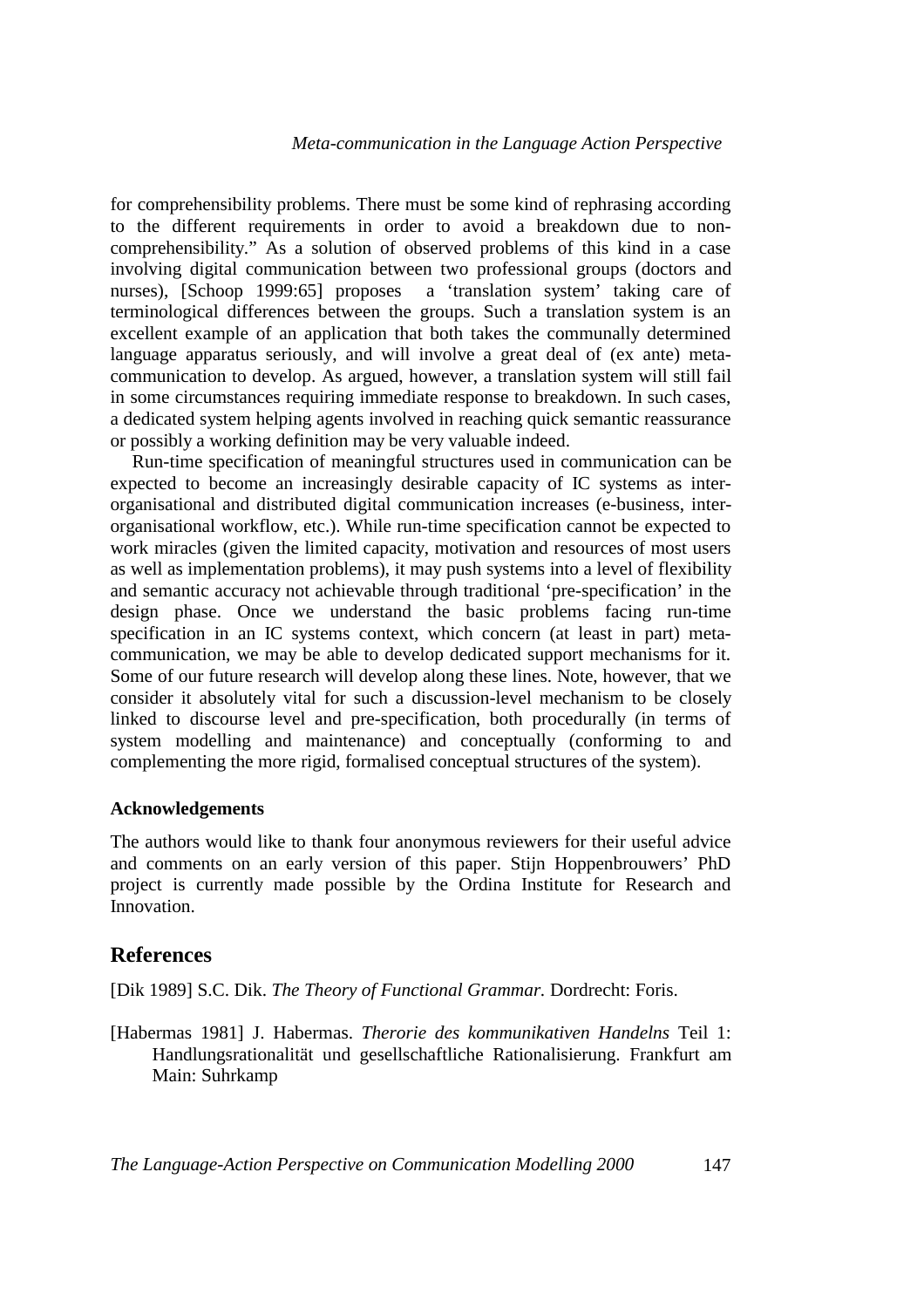- *S. Hoppenbrouwers and H. Weigand*
- [Harder 1996] P. Harder. *Functional Semantics –a Theory of Meaning, Structure and Tense in English*. Berlin: Mouton de Gruyter.
- [Hoppenbrouwers 2000] S. Hoppenbrouwers. A Functionalist Approach to Conceptualisation. In: *Proceedings of LAP'00* (Aachen)*.*
- [Hoppenbrouwers (in progress)] S. Hoppenbrouwers. *Conceptualising Work*. PhD thesis, Tilburg University.
- [Nonaka and Takeuchi 1995] I. Nonaka and H. Takeuchi. *The Knowledge-Creating Company –How Japanese Companies Create the Dynamic of Innovation*. Oxford: Oxford University Press.
- [Polanyi 1958] M. Polanyi. *Personal Knowledge towards a post-critical philosophy*. Routledge & Kegan Paul, London.
- [Polanyi 1969] M. Polanyi. *Knowing and Being. Essays by Michael Polanyi.* M. Grene (ed). London: Routledge & Kegan Paul.
- [Putnam 1975] H. Putnam. The meaning of meaning. In: H. Putnam (ed*.). Philosophical papers Vol. II: Mind., Language and Reality*, Cambridge: Cambridge Univ Press, pp.215-271.
- [van Reijswoud 1996] V.E. van Reijswoud. *The Structure of Business Communication; Theory, Model and Application*. PhD Theses, Delft University of Technology.
- [Schoop 1998] M. Schoop. A Language-Actiom Perspective on Cooperative Document Systems –Habermas and Searle in Hospital. In: *Proceedings LAP'98* (Stockholm).
- [Schoop 1999] M. Schoop. An Empirical Study of Multidisciplinary Communication in Healthcare using a Language-Action Perspective. In: *Proceedings LAP'99* (Copenhagen).
- [Stamper 1993] R. Stamper. Applied Semiotics. In: *Proceedings of the ICL/University of Newcastle Seminar"Information"* (Newcastle).
- [Stenmark 2000] D. Stenmark. Turning Tacit Knowledge Tangible. In: *Proceedings of the 33rd Hawaii International Conference on System Sciences*. IEEE Press